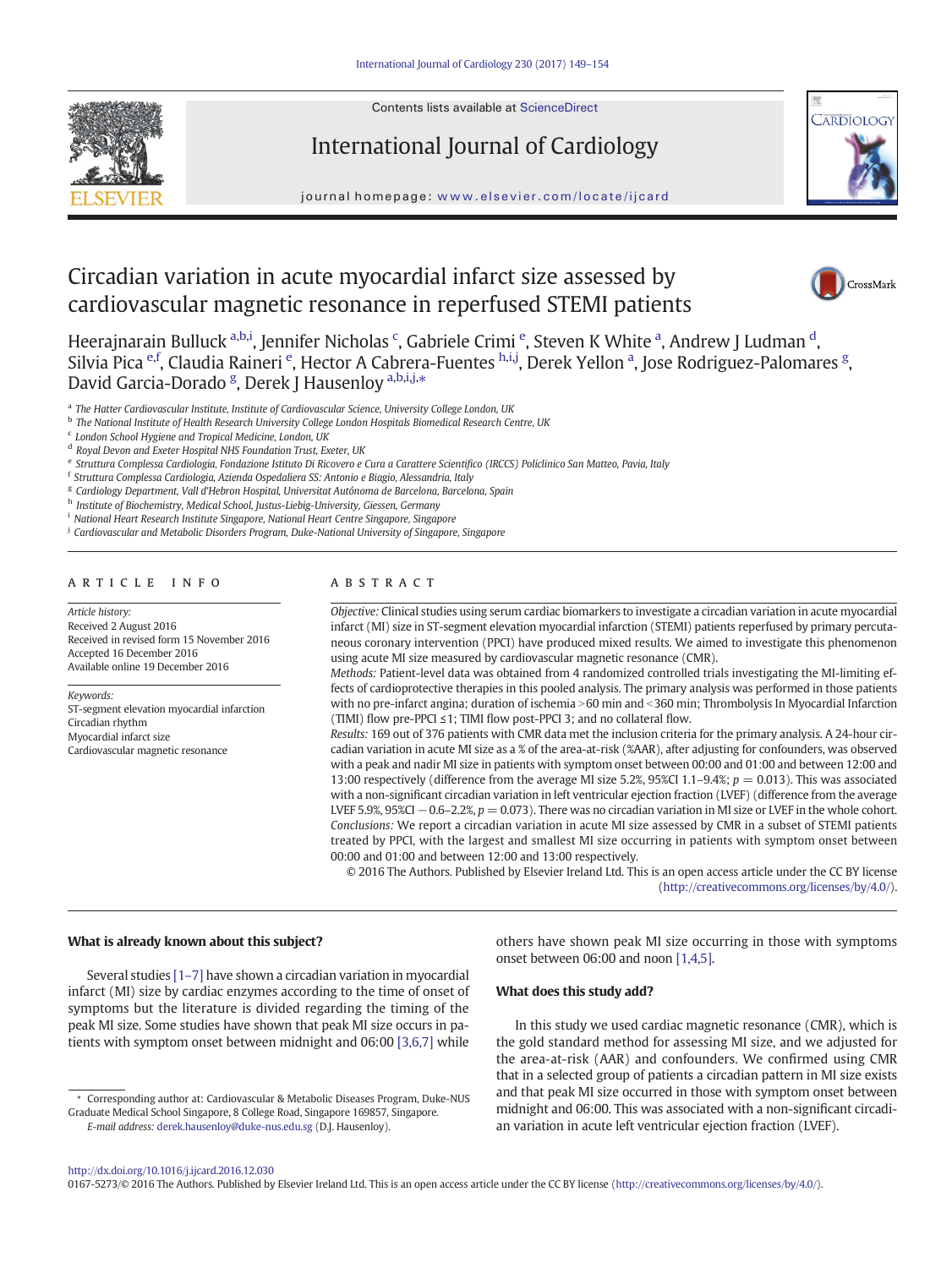# <span id="page-1-0"></span>How might this impact on clinical practice?

The circadian dependence in acute MI size was only observed in a subset of patients entering RCTs. This needs to be taken into account to make sure that the patients are adequately balanced according to the time of symptom onset when designing future RCTs aiming to reduce MI size. Whether this would impact on the effectiveness of the cardioprotective therapies needs to be assessed in future larger studies.

# 1. Introduction

The circadian rhythm has been shown to modulate cardiovascular physiology, impacting on parameters such as heart rate and blood pressure [8–[12\]](#page-5-0) via the expression of a circadian clock gene in the heart [\[13,14\]](#page-5-0). A circadian oscillation has also been shown to impact on the expression of some proteins in the pro-survival pathways [\[15\],](#page-5-0) and the susceptibility of the myocardium to acute ischemia/ reperfusion injury (IRI), following myocardial infarction (MI) in mammalian hearts [\[16,17\]](#page-5-0).

Durgan et al. [\[18\]](#page-5-0) reported the existence of circadian dependence in MI size according to the time of day in a murine model of acute myocardial IRI. Since then, several groups have investigated whether a circadian variation also exists in ST-segment elevation myocardial infarction (STEMI) patients but the results have been conflicting, both in terms of the timings for the peak and the nadir of acute MI size [\[1](#page-5-0)–3] and whether the phenomenon exists at all in humans [\[19\]](#page-5-0). Clinical studies investigating the circadian variation in acute MI size have assessed irreversible myocardial injury using serum cardiac biomarkers such as creatine kinase (CK) [1–[3,6\]](#page-5-0), CK-MB [\[5\]](#page-5-0), and troponin I [\[1,20\]](#page-5-0), and have determined the effects on left ventricular ejection fraction (LVEF) by echocardiography [\[5\].](#page-5-0) Cardiovascular magnetic resonance (CMR) is considered the gold standard for acute MI size quantification [21–[23\],](#page-5-0) the measurement of LV volumes and LVEF [\[23,24\],](#page-5-0) and can also provide information on the area-at-risk (AAR) [\[25,26\]](#page-5-0), but so far it has not been used to investigate the circadian variation in acute MI size in STEMI patients. If a circadian dependence in acute MI size is also observed by CMR, this would be an important factor to be taken into account in the design of future randomized controlled trials (RCTs) aiming to reduce MI size.

Therefore the aim of the current study was to investigate whether there is a circadian variation in acute MI size measured by CMR in STEMI patients reperfused by primary percutaneous coronary intervention (PPCI). In order to minimize the heterogeneity of the patient population and to remove potential confounders for acute MI size, the primary analysis was performed using a pre-defined subset of STEMI patients meeting specific criteria as previously described by Reiter et al. [\[3\]](#page-5-0)

#### 2. Methods

## 2.1. Study population

This was a pooled analysis of patient-level data obtained from 4 published randomized controlled trials investigating the benefit of cardioprotective therapies in STEMI patients treated by PPCI, and using acute MI size by CMR as an end-point (Table 1). The individual methods and results for each study have been published previously [\[27](#page-5-0)–30] and all studies were conducted in accordance to the Declaration of Helsinki.

#### 2.2. Outcomes

The main outcome of interest was acute MI size by CMR, expressed as a % of the AAR (%AAR) and LVEF. The primary exposure of interest in all analyses was the time of day, defined as the time of onset of MI symptoms and recorded to the nearest minute. The primary analysis examined the effect of time as a continuous measure, using a periodic sinusoidal function for the circadian cycle by time of symptom onset, as per the methods of Reiter et al. [\[3\]](#page-5-0) in a selected group of patients defined by the following criteria [\[3\]:](#page-5-0) no pre-infarct angina (which may have inadvertently preconditioned the patients and reduced MI size); duration of ischemia >60 min and <360 min; Thrombolysis In Myocardial Infarction (TIMI) flow pre-PPCI 0 or 1; TIMI flow post-PPCI 3; and no retrograde filling of the distal vessels (Rentrop grade 0). A secondary analysis was performed in the total unselected cohort of patients.

#### 2.3. Statistical analysis

All analysis was performed using Stata version 12.1 (StataCorp, College Station, Texas). The period of the circadian cycle was defined in advance by converting time of onset into radians using the appropriate scale. For example, to model a 24-hour period in the circadian cycle the conversion is:

$$
r = 2\pi \frac{\text{time of onset}}{24} \tag{1}
$$

Then the sinusoidal function for infarct size  $(v)$  is expressed as follows:

$$
y = \alpha + \beta \sin(r + \omega) \tag{2}
$$

The parameters to be estimated were:  $\alpha$  representing the mean infarct size;  $\beta$ representing the amplitude of the rhythm; ω representing the phase of the curve, which determines when in the circadian cycle that the maximum and minimum infarct sizes occur.

The model in Eq. (2) was fitted using trigonometric linear regression as outlined by Cox [\[31\].](#page-5-0) A 24-hour period for circadian rhythm was assumed for the initial model and then further terms were included for sinusoidal function with a 12-hour period. Following fitting of the model using trigonometric linear regression, the delta method was used to provide Wald test p-values and 95% confidence intervals. Analysis was also performed by grouping patients into quartiles by time of day of onset of symptoms (00:00 to 05:59, 6:00 to 11:59, 12:00 to 17:59, 18:00 to 23:59).

The following confounders for MI size were adjusted for in the primary analysis: originating study, intervention (control, erythropoietin, remote ischemic conditioning upper limb or lower limb, adenosine); baseline demographic characteristics such as age and gender; onset to balloon time; risk factors (smoking; diabetes; hypertension; dyslipidemia; family history of coronary artery disease); and infarct related artery. For the secondary analysis, adjustment was made for these additional confounders: pre-infarct angina; TIMI flow pre-PPCI; presence of collateral flow; and TIMI flow post-PPCI.

| . |  |
|---|--|

| Details of the 4 RCTs with patient level data included in this study. |  |  |
|-----------------------------------------------------------------------|--|--|
|                                                                       |  |  |

| Studies            | Country/years   | Intervention                                          | Patients<br>in study of CMR | Timing     | Area-at-risk                      | Acute MI size                            | Outcome                                                                                                              |
|--------------------|-----------------|-------------------------------------------------------|-----------------------------|------------|-----------------------------------|------------------------------------------|----------------------------------------------------------------------------------------------------------------------|
| Ludman [27]        | UK/2007-2009    | Erythropoietin                                        | 51                          |            | 1-6 days Endocardial surface area | 10 min after 0.2 mmol/kg<br>Dotarem.     | Erythropoietin failed to reduce<br>MI size                                                                           |
| Crimi [28]         | Italy/2009-2011 | Remote ischemic<br>conditioning of the<br>lower limbs | 100                         |            | 3-5 days T2-weighted imaging      | 15 min after 0.2 mmol/kg<br>Magnevist    | Reduction in enzymatic MI size in<br>the intervention arm.<br>Under-powered to see a<br>difference in MI size by CMR |
| Garcia-Dorado [30] | Spain/2008-2011 | Adenosine                                             | 201                         | $2-7$ days | T2-weighted imaging               | 10 min after 0.2 mmol/kg of<br>Magnevist | No difference in acute MI size in<br>the whole cohort                                                                |
| White [29]         | UK/2011-2012    | Remote ischemic<br>conditioning of the<br>upper limb  | 197                         |            | 3-6 days T2 mapping               | 10 min after 0.1 mmol/kg of<br>Dotarem   | 27% reduction in MI size by CMR<br>in the intervention arm                                                           |

MI: myocardial infarct; CMR: cardiovascular magnetic resonance.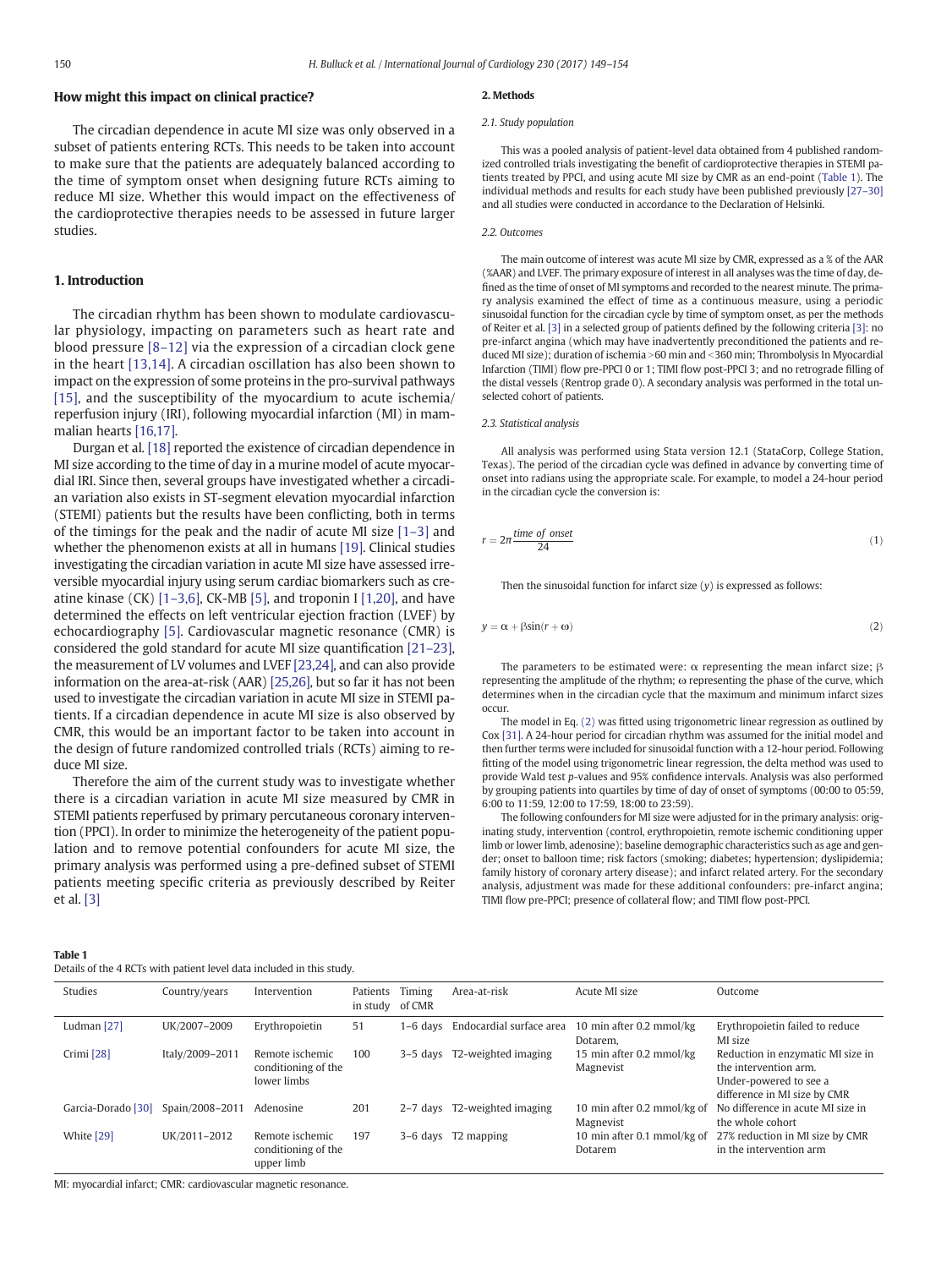# 3. Results

Acute CMR data were available in 376 patients and 169 patients met the inclusion criteria for the primary analysis. Fig. 1 shows the distribution of patients in the primary analysis and for the whole cohort according to the time of symptom onset. Data on the baseline demographics, angiographic and CMR findings of the whole cohort is provided in Table 2. [Table 3](#page-3-0) provides further details between those not included  $(n = 207)$  and included  $(n = 169)$  in the primary analysis. Apart from the selection criteria used, the other notable differences between patients in the primary analysis when compared to those not included in the primary analysis were: more patients from Ludman et al. [\[27\]](#page-5-0) and White et al. [\[29\]](#page-5-0) and less patients from Garcia-Dorado [\[30\]](#page-5-0); more males; less smokers; and more right coronary artery territory MI and less circumflex territory MI.

#### 3.1. AAR and circadian rhythm

In the unadjusted analysis, there was evidence of a 24-hour cycle circadian variation in AAR with the difference between natural log of average and the peak value estimated as 0.07 (95% CI 0.01 to 0.12,  $p = 0.027$ ). After adjusting for confounders, there was no longer evidence of a circadian rhythm in the AAR with the difference between natural log of average and peak values of 0.03 (95% CI  $-0.02$  to 0.08,  $p = 0.27$ ). When a 12-hour cycle of circadian dependence was considered, there was no evidence of a circadian variation in AAR.

# 3.2. Primary analysis

There was evidence for a 24-hour cycle in MI size as %AAR after adjusting for confounders with the maximum MI size being 5.2% larger than the average MI size (95 CI 1.1 to 9.4%,  $p = 0.013$ ) ([Fig. 2](#page-3-0)). The MI size was the largest for symptom onset between 00:00 and 01:00, and the smallest for symptom onset between 12:00 and 13:00. There was no evidence for a 12-hour circadian rhythm in MI size expressed as %AAR (for adjusted model: maximum MI size being 3.3% larger than the average, 95% CI  $-0.6$  to 7.2%,  $p = 0.10$ ). When patients were grouped into quartiles by time of day of onset of symptoms (00:00 to 05:59, 6:00 to 11:59, 12:00 to 17:59, 18:00 to 23:59), the largest MI size occurred in the 00:00 to 05:59 group ([Fig. 3a](#page-3-0)) and there was no significant difference in the duration of symptoms by quartiles to account for that [\(Fig. 3](#page-3-0)b).

|--|--|

Patients' characteristics for the whole cohort.

|                               | Total number of patients<br>$(n = 376)$ |
|-------------------------------|-----------------------------------------|
| Trials                        |                                         |
| Ludman [27]                   | 40 (11%)                                |
| Crimi [28]                    | 76 (20%)                                |
| Garcia-Dorado <sup>[30]</sup> | 177 (47%)                               |
| White [29]                    | 83 (22%)                                |
| Randomization                 |                                         |
| Intervention                  | 191 (51%)                               |
| Placebo                       | 185 (49%)                               |
| Age                           | $59 \pm 12$                             |
| $Sex - male$                  | 193 (51%)                               |
| Risk factors                  |                                         |
| Smoking                       | 221 (59%)                               |
| Hypertension                  |                                         |
|                               | 166 (44%)                               |
| Dyslipidemia                  | 117 (31%)                               |
| Diabetes Mellitus             | 55 (15%)                                |
| Family history of CAD         | 72 (19%)                                |
| Pre-infarct angina            | 108 (29%)                               |
| Onset to balloon time/min     | $215 \pm 97$                            |
| Artery involved               |                                         |
| LAD                           | 211 (56%)                               |
| <b>RCA</b>                    | 71 (19%)                                |
| Сx                            | 94 (25%)                                |
| TIMI flow pre-PPCI            |                                         |
| 0                             | 365 (97%)                               |
| 1                             | 11 (3%)                                 |
| Rentrop collateral flow       |                                         |
| 0                             | 287 (76%)                               |
| 1                             | 61 (16%)                                |
| $\overline{2}$                | 28 (7%)                                 |
| TIMI flow post-PPCI           |                                         |
| 1                             | 1(1%)                                   |
| $\overline{2}$                | 43 (11%)                                |
| 3                             | 330 (88%)                               |
| <b>CMR</b> details            |                                         |
| LVEDV                         | $154 \pm 36$                            |
| LVESV                         | $78 \pm 31$                             |
| LVEF                          | $50 \pm 11$                             |
| MI size/%LV                   | $22 \pm 11$                             |
| AAR/%LV                       | $33 \pm 12$                             |
| MI size/%AAR                  | $64 \pm 21$                             |
| MVO%                          | 111 (53%)                               |

CAD: coronary artery disease; LAD: left anterior descending artery; RCA: right coronary artery; Cx: circumflex artery; TIMI: Thrombolysis In Myocardial Infarction; PPCI: primary percutaneous coronary intervention; LVEDV: left ventricular end diastolic volume; LVESV: left ventricular end systolic volume; LVEF: left ventricular ejection fraction; AAR: area at risk; LV: left ventricle; MVO: microvascular obstruction.



Fig. 1. Distribution of patients according to time of onset of symptoms: (a) primary group of 169 patients; (b) whole cohort. As expected, significantly more patients were recruited in these RCTs with time of symptom onset occurring during daytime.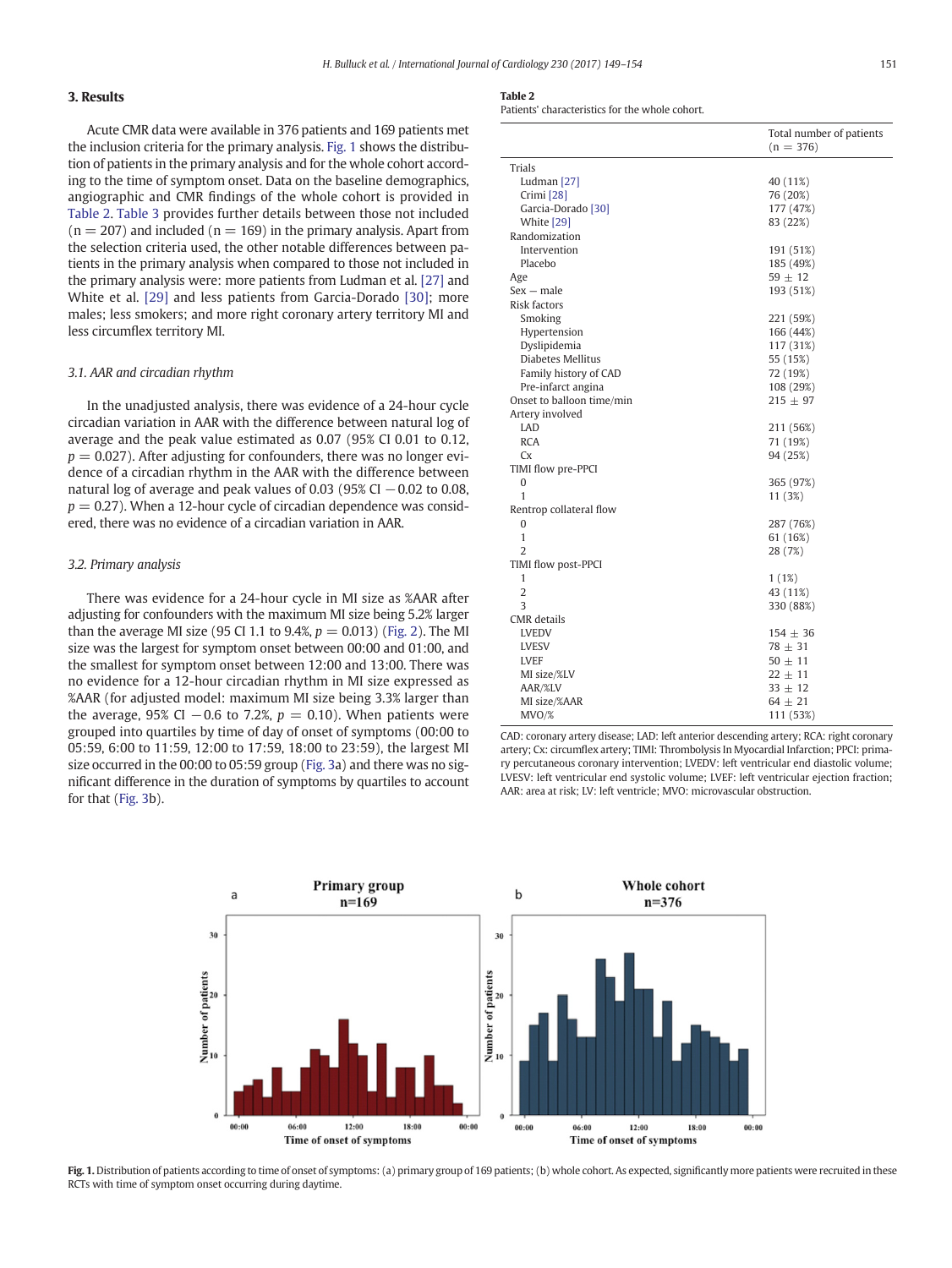#### <span id="page-3-0"></span>Table 3 Patients' characteristics for those in the primary analysis compared to those not in the primary analysis.

|                               | Patients not in primary<br>analysis<br>$n = 207$ | Patients in primary p value<br>analysis<br>$n = 169$ |         |
|-------------------------------|--------------------------------------------------|------------------------------------------------------|---------|
| Trials                        |                                                  |                                                      |         |
| Ludman [27]                   | 12 (30%)                                         | 28 (70%)                                             | < 0.001 |
| Crimi [28]                    | 39 (51%)                                         | 37 (49%)                                             |         |
| Garcia-Dorado <sup>[30]</sup> | 131 (74%)                                        | 46 (26%)                                             |         |
| White [29]                    | 25 (30%)                                         | 58 (70%)                                             |         |
| Randomization                 |                                                  |                                                      |         |
| Intervention                  | 107 (56%)                                        | 84 (44%)                                             | 0.39    |
| Placebo                       | 100 (54%)                                        | 85 (46%)                                             |         |
| Age                           | $58 + 12$                                        | $59 + 11$                                            | 0.16    |
| $Sex$ – male                  | 80 (42%)                                         | 113 (58%)                                            | < 0.001 |
| <b>Risk factors</b>           |                                                  |                                                      |         |
| Smoking                       | 134 (61%)                                        | 87 (39%)                                             | 0.006   |
| Hypertension                  | 91 (55%)                                         | 75 (45%)                                             | 0.51    |
| Dyslipidemia                  | 62 (53%)                                         | 55 (47%)                                             | 0.33    |
| Diabetes mellitus             | 30 (55%)                                         | 25 (45%)                                             | 0.52    |
| Family history of CAD         | 41 (57%)                                         | 31 (43%)                                             | 0.41    |
| Onset to balloon time/min     | $235 \pm 118$                                    | $192 \pm 64$                                         | < 0.001 |
| Artery involved               |                                                  |                                                      |         |
| <b>LAD</b>                    | 114 (54%)                                        | 97 (46%)                                             | 0.36    |
| <b>RCA</b>                    | 31 (44%)                                         | 40 (56%)                                             | 0.02    |
| <b>Cx</b>                     | 62 (66%)                                         | 32 (34%)                                             | 0.009   |
| CMR details                   |                                                  |                                                      |         |
| <b>LVEDV</b>                  | $155 + 39$                                       | $153 \pm 33$                                         | 0.51    |
| <b>LVESV</b>                  | $81 \pm 34$                                      | $75 \pm 25$                                          | 0.56    |
| <b>LVEF</b>                   | $49 \pm 11$                                      | $52 \pm 11$                                          | 0.054   |
| MI size/%LV                   | $22 + 12$                                        | $22 + 10$                                            | 0.95    |
| AAR/%LV                       | $34 \pm 13$                                      | $32 \pm 11$                                          | 0.25    |
| MI size/%AAR                  | $63 \pm 20$                                      | $66 \pm 21$                                          | 0.08    |
| MVO%                          | 111 (53%)                                        | 98 (47%)                                             | 0.23    |

CAD: coronary artery disease; LAD: left anterior descending artery; RCA: right coronary artery; Cx: circumflex artery; TIMI: Thrombolysis In Myocardial Infarction; PPCI: primary percutaneous coronary intervention; LVEDV: left ventricular end diastolic volume; LVESV: left ventricular end systolic volume; LVEF: left ventricular ejection fraction; AAR: area at risk; LV: left ventricle; MVO: microvascular obstruction.

There was a non-significant circadian variation in LVEF in this subgroup both before and after adjusting for confounders (unadjusted model: difference between average and peak LVEF 6.0%, 95% CI  $-0.6$ to 12.6%,  $p = 0.074$ ; adjusted model: difference between average and peak LVEF 5.9%, 95% CI  $-0.6$  to 12.23%,  $p = 0.073$ ).



Fig. 2. Circadian variation in MI size as a percentage of the AAR in the subset of patients in the primary analysis. The peak MI size/%AAR occurred between 00:00 and 01:00 and the nadir occurred between 12:00 and 13:00. \* denotes statistical significant with a p value  $of < 0.05$ 

## 3.3. Secondary analysis — whole cohort

When MI size was expressed as %AAR, there was no evidence of a 24 hour cycle of circadian dependence for MI size (%AAR) both in the unadjusted model (difference between the average and peak value: 1.8%, 95% CI  $-1.2$  to 4.9%;  $p = 0.24$ ) and after adjusting for confounders (difference between the average and peak value:  $2.7\%$ ,  $95\%$  CI  $-0.1$  to  $5.5\%$ ;  $p = 0.06$ ). When a 12-hour cycle of circadian dependence was considered, there was no evidence of a circadian variation in MI size expressed as a percentage of the AAR.

When considering LVEF, there was no evidence of a 24-hour cycle of circadian variation both in the adjusted and unadjusted analysis. When a 12-hour circadian cycle was considered, there was evidence of a circadian variation in LVEF in the unadjusted analysis (difference between the average and the peak value was estimated as 2.2%, 95% CI 0.7 to 3.8%;  $p = 0.006$ ). After adjusting for confounders, there was a nonsignificant difference in circadian variation in LVEF (difference between the average and peak value: 1.1%, 95% CI  $-0.2$  to 2.5%;  $p = 0.092$ ).

# 4. Discussion

Our study shows that in a selected group of 169 patients in whom confounders (including duration of symptoms) for acute IRI and MI size were minimized, there was evidence of a 24-hour circadian variation in acute MI size after adjusting for the AAR. The greatest acute MI size occurred in STEMI patients with symptom onset between 00:00 and 01:00 and the nadir was in those with symptom onset between 12:00 and 13:00. The mean difference between the peak and nadir MI size (%AAR) was 10.4%, corresponding to 3.5% of the LV. When divided



Fig. 3. (a) MI size as a percentage of the AAR in the subset of patients in the primary analysis divided into quartiles of time of onset of symptoms; (b): comparison of duration of symptoms according to quartiles of time of onset of symptoms. The largest MI size occurred in the 00:00 to 05:59 group and there was no difference in the duration of symptoms in the 4 quartiles. \* denotes statistical significant with a p value of  $< 0.05$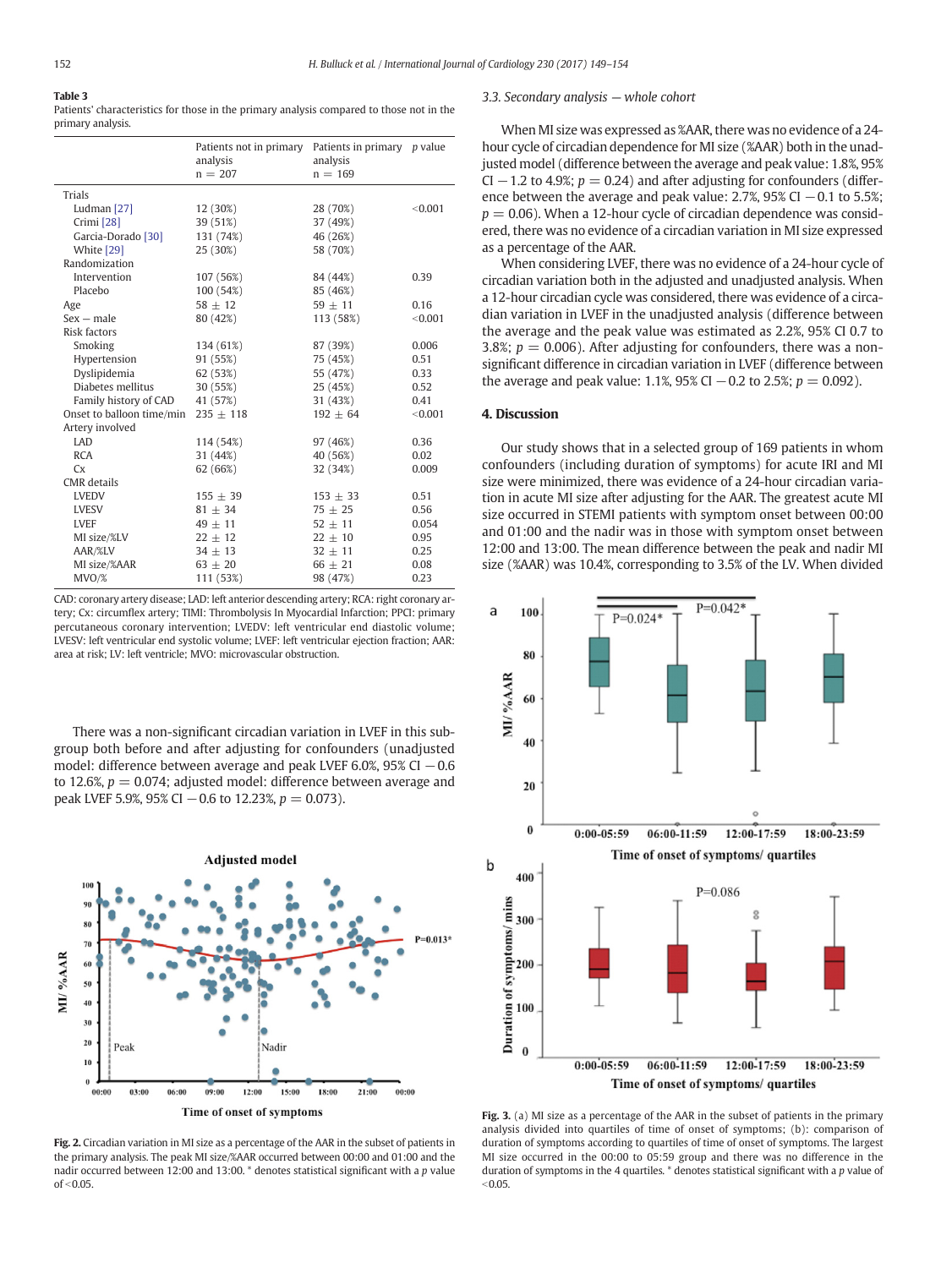into quartiles, the largest MI size occurred in the 00:00 to 05:59 group. This 24-hour circadian variation in acute MI size was associated with a non-significant change in LVEF. However, there was no evidence of a circadian variation in acute MI size in the unselected cohort of 376 STEMI patients, after accounting for the AAR and confounding factors.

Following the initial work by Durgan et al. [\[18\]](#page-5-0) who showed that acute MI size was largest in the sleep-to-wake transition and this phenomenon was abolished in cardiomyocyte-specific circadian clock mutant rodents [\[18\],](#page-5-0) the clinical studies have shown inconsistent results as summarized in Table 4. Our findings are in keeping with Reiter et al. [\[3\]](#page-5-0) that showed a peak MI size occurring at 01:00. Furthermore, 2 multicentre studies (Seneviratna et al. [\[6\]](#page-5-0) and Mahmoud et al. [\[7\]](#page-5-0)) showed that the peak MI size occurred in those with symptom onset between midnight and 06:00 and this was confirmed in our study. On the other hand, 3 other studies (Suarez-Barrientos et al. [\[1\],](#page-5-0) Fournier et al. [\[4\]](#page-5-0) and Ari et al. [\[5\]](#page-5-0)) have shown that the peak MI size occurred in those with symptom onset between 06:00 and noon. However, Suarez-Barrientos et al. [\[1\]](#page-5-0) used a 12-hour cycle and a second peak was also observed in the 18:00 to midnight group. Fournier et al. [\[2\]](#page-5-0) subsequently reported in a multi-centre Swiss study of 6233 patients [\[2\]](#page-5-0) that the peak CK occurred in patients with symptom onset at 23:00 and the risk of death was the highest for those with symptom onset at 00:00. In terms of clinical outcomes, Seneviratna et al. [\[6\]](#page-5-0) also showed a similar pattern in the incidence of acute heart failure and 1 year mortality rate whereas Mahmoud et al. [\[7\]](#page-5-0) did not find the time of symptom onset to be a significant predictor of 1-year mortality in an equally large number of patients. In a multicentre international collaborative study of 1099 patients from China, Scotland and Italy, Ammirati et al. [\[19\]](#page-5-0) showed a circadian variation in STEMI incidence but there was no evidence of a circadian variation in MI size based on the time of symptom onset measured by CK but half of the patients in this study received thrombolysis or were not revascularized.

All the above previous clinical studies have the limitations of using cardiac enzymes to measure peak MI size, with 6 out of 9 studies using creatine kinase (CK). CK has a high sensitivity to detect myocardial necrosis but has a low specificity [\[32\].](#page-5-0) Furthermore, cardiac enzyme levels in general are dependent on the timing of performing the test and some of these studies were retrospective studies [\[2,6,7\]](#page-5-0) and therefore it was highly unlikely that the cardiac enzymes were performed at pre-specified times. Furthermore the choice (thrombolysis versus PPCI) [\[33\]](#page-5-0) and the success of reperfusion strategy can influence the release of cardiac enzymes into the blood stream. CMR is considered the gold standard for the accurate quantification of acute MI size [\[21](#page-5-0)–23]. CMR provides additional information on the AAR, and it was difficult to account for that in the previous studies using cardiac enzymes alone. Reiter et al. [\[3\]](#page-5-0) only included a subgroup of patients with CMR ( $n =$ 45) and CK was used to assess for a circadian variation in MI size for their whole cohort. Our study is the first to use CMR to measure acute MI size as a percentage of the AAR and explore the circadian rhythm according to the time of onset of symptoms and therefore we believe that our findings are more robust that previous studies. We have found that there was a 24-hour circadian variation in acute MI size depending on time of symptom onset in a subset of patients entering RCTs in the current era in a three-centre European (England, Italy and Spain) collaborative study. We did not find any significant circadian variation in a 12 hour cycle as previously shown [\[1\]](#page-5-0) after adjusting for confounders. Our findings are consistent with the current belief that the circadian clocks are composed of proteins that generate self-sustaining, transcriptionally-based mechanisms of positive and negative feedback loops with a free-running period of approximately 24 h [\[34\]](#page-5-0) rather than 12 h. There are several other factors that can affect MI size in the clinical setting (pre-infarct angina, onset to balloon time, comorbidities, TIMI flow pre- and post-PCI and collateral flow) and failure to carefully adjust for these confounders may explain the conflicting findings between those from our study, Reiter et al. [\[3\],](#page-5-0) Seneviratna et al. [\[6\]](#page-5-0) and Mahmoud et al. [\[7\]](#page-5-0) and those from Suarez-Barrientos et al. [\[1\],](#page-5-0) Fournier et al. [\[4\]](#page-5-0)and Ari et al. [\[5\]](#page-5-0). Furthermore, as a result of these multiple confounders of MI size, the circadian variation in MI size may not be clinically relevant for most patients. The recent large study by Mahmoud et al. [\[6\]](#page-5-0) showed no impact on 1-year mortality. Our study showed that the extent of variation in MI size by CMR did not significantly influence acute LVEF and the likely explanation is that the difference between the peak and nadir MI size of 10.4% of the AAR was too small to affect the LV volumes significantly for the cohort as a whole but would likely be important for those with a large AAR. Our sample size was too small to only look at the circadian variation of LVEF in those patients with a large AAR and warrants further investigation in future studies AAR.

#### 4.1. Limitations

This was a retrospective study and patient level data was obtained from 4 RCTs and therefore may not be a true representation of the STEMI cohort presenting to hospital. However, this is representative of patients entering RCTs in the current era. The sample size in the primary analysis group was  $<$  50% of the original cohort but this was similar to the sample reported by Reiter et al. ( $n = 165$ ) [\[3\].](#page-5-0) Patients were randomized to an intervention arm or placebo but we have adjusted for these factors in our analysis. We only included patients from one continent unlike the study by Ammirati et al. [\[19\]](#page-5-0) but despite this, the time zone geographically may have some subtle differences among these 3 countries and we did not account for that. The modality used to quantify the AAR by CMR was different in the 4 studies and the contrast agents used for late gadolinium enhancement were varied as shown in [Table 1](#page-1-0). We did not have clinical outcomes on these patients. Our sample size was small and the cardioprotective therapies in the 4 RCTs were

Table 4

Summary of clinical studies investigating onset of symptoms and circadian variation of MI size in STEMI.

| Studies               | Country/years                            |      | Patients in study Surrogate for MI size Outcome |                                                                        |
|-----------------------|------------------------------------------|------|-------------------------------------------------|------------------------------------------------------------------------|
| Suarez-Barrientos [1] | Single centre – Spain                    | 811  | CK                                              | Peak MI size between 06:00 and noon                                    |
|                       |                                          |      | TnI                                             |                                                                        |
| Reiter [3]            | Single centre - United States            | 165  | <b>CK</b>                                       | Peak MI size 01:00 onset of ischemia and 05:00 onset of reperfusion    |
| Arroyo-Ucar [20]      | Single centre $-$ Spain                  | 108  | TnI                                             | Peak MI size between 00:00 and 12:00                                   |
| Fournier [4]          | Single centre - Switzerland              | 353  | <b>CK</b>                                       | Peak MI size between 00:00 and 05:59.                                  |
| Ammirati [19]         | Multicentre - Italy, Scotland, and China | 1099 | <b>CK</b>                                       | Peak MI incidence from 06:00 to noon.                                  |
|                       |                                          |      |                                                 | No clear-cut circadian dependence of MI size                           |
| Fournier [2]          | Multicentre - Switzerland                | 6223 | <b>CK</b>                                       | Peak MI size at 23:00, whereas the nadir MI size was at 11:00. Risk of |
|                       |                                          |      |                                                 | death from STEMI was the highest at 00:00 and lowest at 12:00          |
| Seneviratna [6]       | Multicentre - Singapore                  | 6710 | <b>CK</b>                                       | Peak MI size and incidence of acute heart failure from midnight to     |
|                       |                                          |      |                                                 | $06:00$ and nadir from $06:00$ to noon                                 |
| Mahmoud [7]           | Multicentre - Netherlands                | 6799 | <b>CK</b>                                       | Peak MI size around 03:00 and nadir around 11:00                       |
| Ari $[5]$             | Single centre $-$ Turkey                 | 252  | CK-MB                                           | Peak MI size and poor LV function by echocardiography occurred         |
|                       |                                          |      |                                                 | in the 06:00-noon period                                               |

CK: creatine kinase; TnI: troponin I; CK-MB: creatine kinase-myocardial band; MI: myocardial infarction; LV: left ventricle.